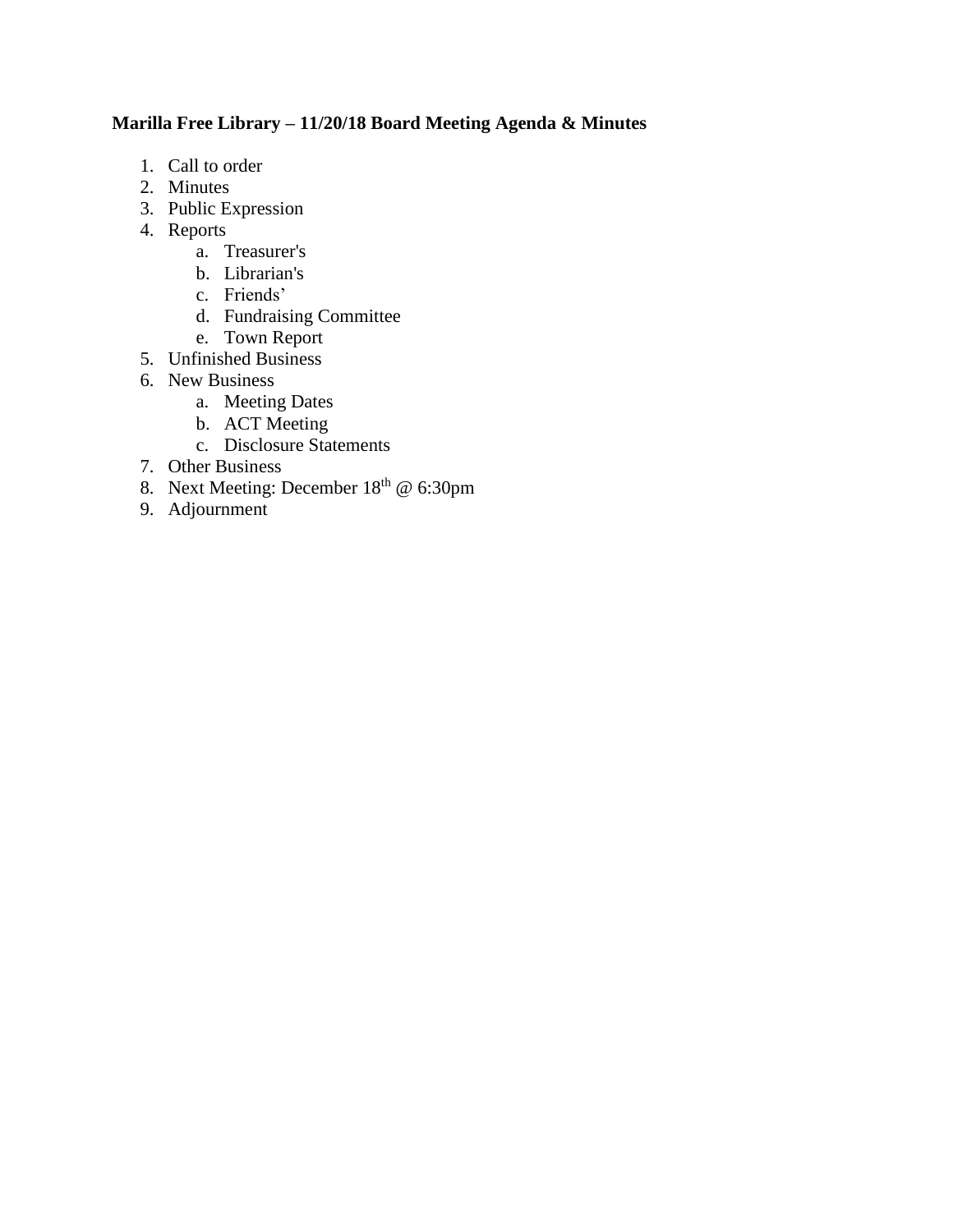- 1. Call to order 6:34pm. *In attendance*: Shannon Thompson, Rachelle Walker, Marty Mummery, Marsha Wingate, Judy Farmer and Joanne Goellner. Also present: Bonnie Waterman (town liaison).
- 2. Minutes October's meeting minutes were approved as written. *1 st motion from Judy Farmer, 2nd by: Marsha Wingate. All in favor with none opposed.*
- 3. Public Expression No public expression.
- 4. Reports
	- a. Treasurer's (*for full account details including all transactions and balances, see the Treasurer's Report on file at the library*) Marsha & Shannon updated the board regarding October's finances, account transactions and balances. *A motion was made by Joanne Goellner and 2nd by Marty Mummery to approve the Treasurer's Report as presented. All in favor with none opposed.*
	- b. Librarian's (*see attached Librarian Report for complete details)*
		- 1. Circulation & patron count were down while computer, laptop & wireless use were all up.
		- 2. Fall programs have been very successful with great attendance. Lego club attendance was negatively affected by poor weather. Winter programming is scheduled. Four sessions will be offered for graham cracker houses. A Story Time with Mrs. Claus will be on December 15<sup>th</sup>. Shannon is considering a few other programs including a New Years Eve countdown to noon since the library is open until 3pm.
		- 3. Shannon requested payment for a bill from Demco for Colored Dots. They were purchased at sale price with a coupon and received free shipment. *A motion was made by Marty Mummery to pay the \$35.95 balance. Second by Joanne Goellner. All in favor with none opposed.*
		- 4. The library received reimbursement from Central for programming in the amount of \$275 for the Spooky Magic Show with Cris Johnson.
		- 5. Shannon shared what she learned about Trustee Education, which will go into effect in 2019. She also went over the new Minimum Standards that will go into effect January 2021, pointing out areas of change as well as items that the library/board need to work on/update starting with a Long Range Plan.
	- c. Friends' the Friends did not meet in November. They may meet in December.
	- d. Fundraising Committee the FC has not met. The library is almost out of coasters so Shannon is taking down the display. She will report how many we sold (what the profit was) at the next meeting.
	- e. Town Report Bonnie reported that the Town will once again be hosting Christmas in Marilla and invited the library to participate. It will be Saturday December 8<sup>th</sup> from 5-8pm.
- 5. Unfinished Business No unfinished business.
- 6. New Business
	- a. Meeting Dates after discussion, the Board will continue to meet the third Tuesday of each month at 6:30pm, at the Marilla Free Library with a December meeting as necessary.
	- b. ACT Meeting several members of the board were able to attend the meeting at the West Seneca Library on November 17<sup>th</sup>, regarding Library Audits and shared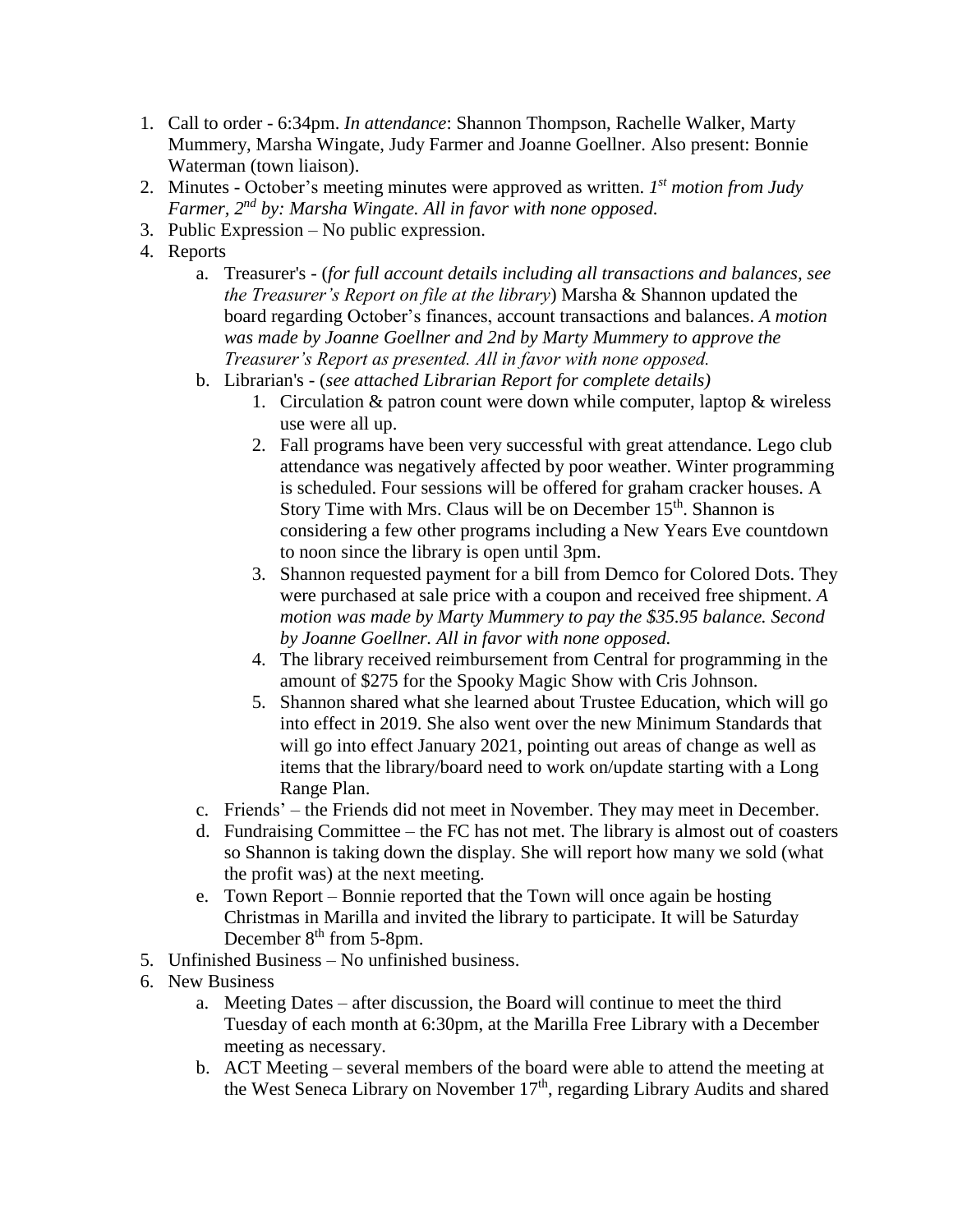what they learned. One take-away from the meeting, the Marilla Library/board may add a claims auditor position or the duty to an existing officer role. The library may also consider adding a credit card to one of their accounts.

- c. Disclosure Statements The Board reviewed and each member signed a copy of a Conflict of Interest disclosure statement. (*on file at the library*)
- 7. Other Business
	- a. The Board will meet December  $18<sup>th</sup>$  at 6:30pm to discuss a new building insurance policy provider. The current policy will be cancelled January of 2019 because the insurer will no longer provide business coverage in New York State. Shannon and other board members will reach out for insurance company recommendations.
	- b. Rachelle (president), Shannon (director), and Marsha (treasurer) will schedule a time to visit Bank of America to add Rachelle to and remove Kristen Matthews from our library bank accounts (*Kristen's resignation letter is included with October's meeting minutes*). The library alarm call list/keys will also need to be updated.
	- c. Shannon presented the board with a Trustee Application Process draft. The board offered feedback and Shannon will finalize the document which outlines the process for interested trustees and includes an application.
- 8. Next Meeting: December 18<sup>th</sup> @ 6:30pm
- *9.* Adjournment *A motion was made by Judy Farmer to adjourn the meeting at 8:09pm. Joanne Goellner made a second motion. All in favor with none opposed.*

Minutes respectfully submitted, December 1<sup>st</sup>, 2018, by Joanne Goellner, secretary.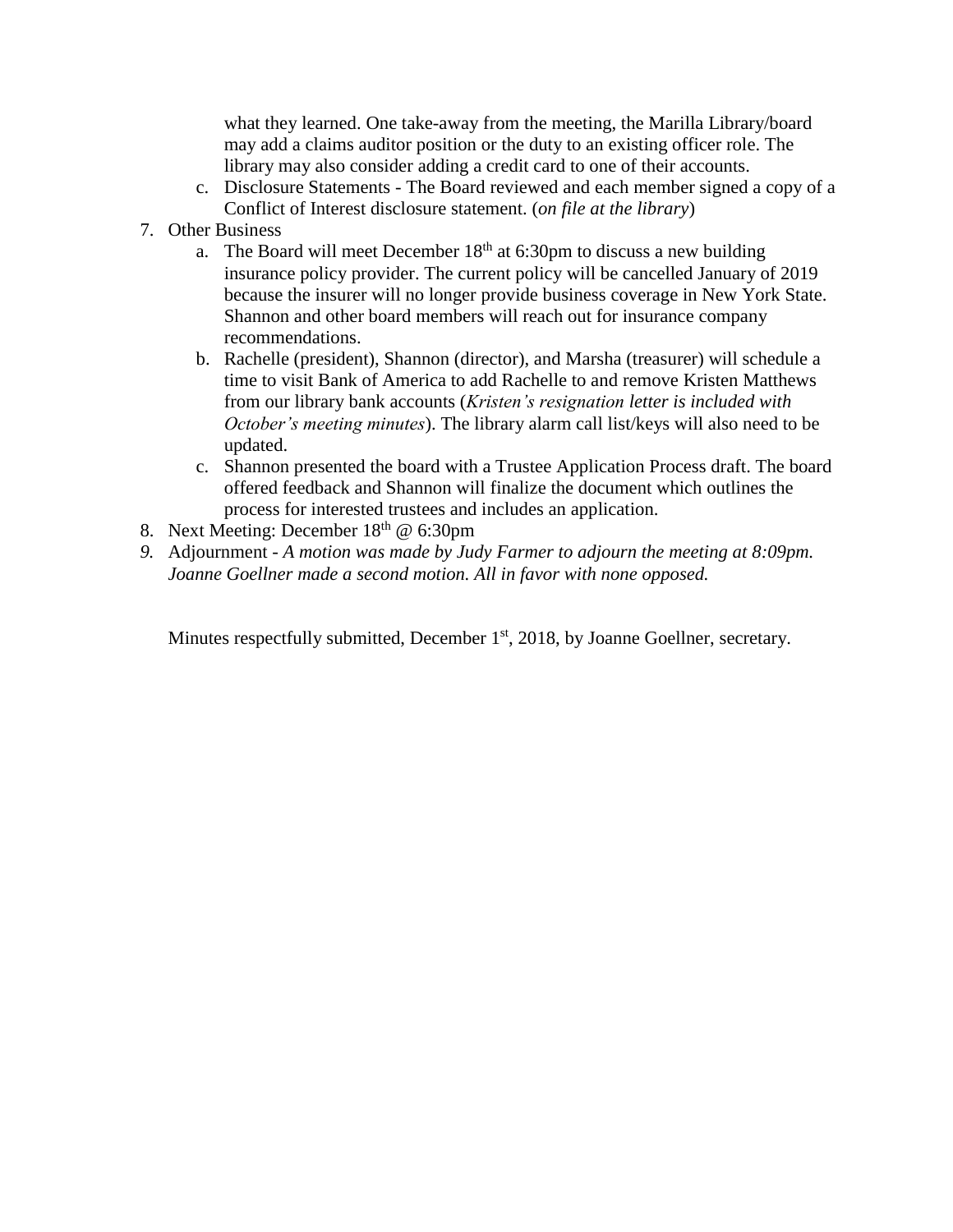#### **Librarians Report –** November 20, 2018

#### *Operating Budget*

#### *Receipts*

October Receipts: \$ 334.60 **Receipts** year to date: \$ 3,661.56 This represents fine/copy/print revenue. This year our revenue commitment is \$4,462.

# *Expenditures*

*October*: \$ 0 **Expenditures** year to date: \$ 2,558.54. This year our expenditure allotment is \$5,200.

# *Circulation*

October was 3,053. This was down by 14 or -0.5% Year to date is 32,053. This is up by 74 or 0.2%

# *Computer Use*

October was 108. This was up by 17 or 18.7% Year to date is 947. This is down by 69 or -6.8%

# *Laptop Use*

October was 18. This was up by 16 Year to date is 79. This is up by 49

# *Wireless Usage*

October was 117. This was up by 6 or 5.4% Year to date is 1,185. This is down by 49 or -4%

# *Patron Count*

October was 1,438. This was down by 70 or -4.6% Year to date is 14,888. This is down by 1,214 or -7.5%

Statistical Information comparing the Marilla Free Library to other libraries can be found at [www.buffalolib.org/aboutthelibrary/statistics/index.asp](http://www.buffalolib.org/aboutthelibrary/statistics/index.asp)

# **Fall/Winter Programs**

- **Spooky Magic** with Cris Johnson Saturday, October 20<sup>th</sup> at 1:00 pm All Ages (32 Total **Attendance)**
- **•** Dragons and Unicorns Thursday, October 25<sup>th</sup> at 6:00 pm for ages 3-6 (Central) (13 Total **Attendance)**